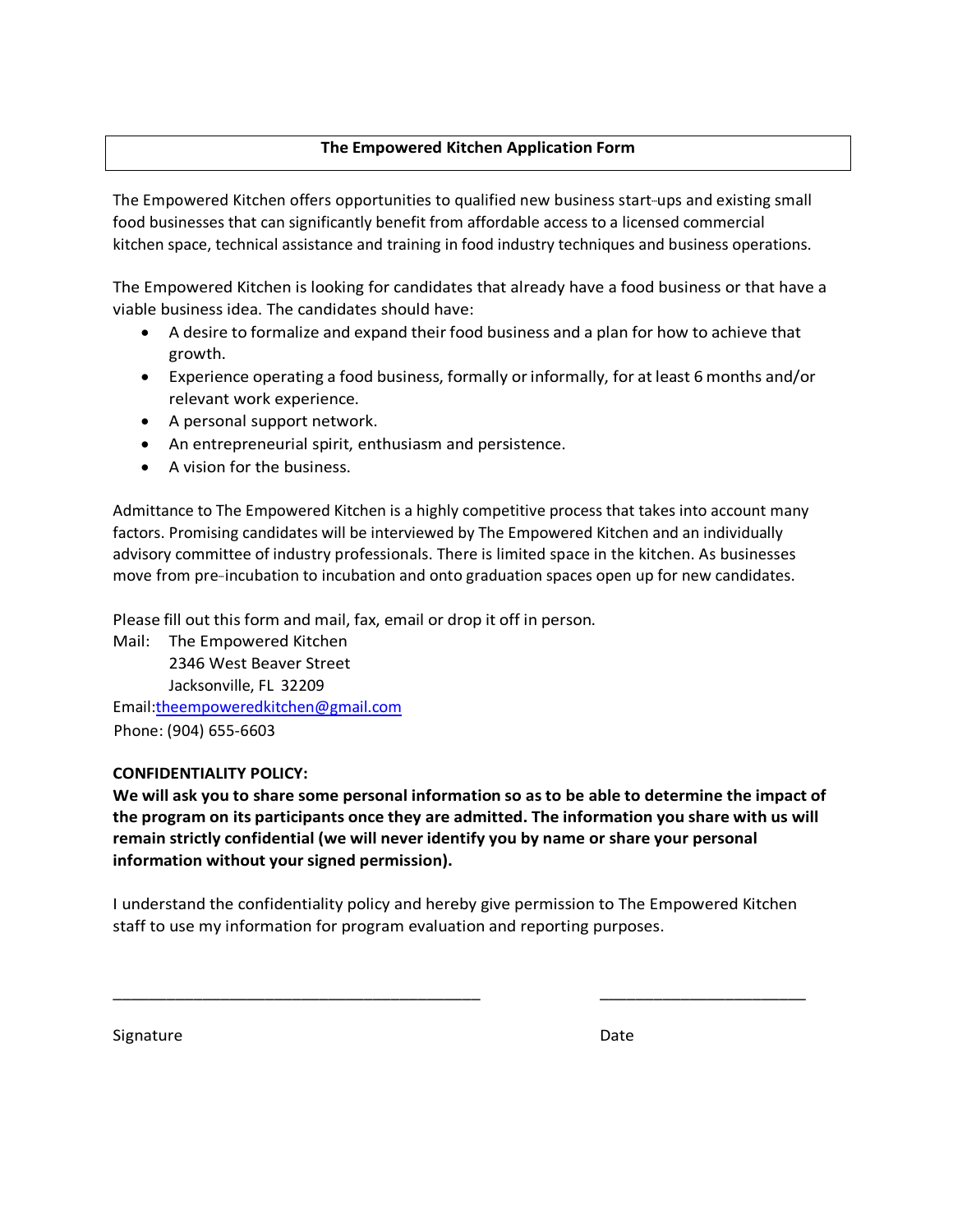The Empowered Kitchen

| <b>Applicant Information</b><br>the control of the control of the control of the control of the control of the control of the control of the control of the control of the control of the control of the control of the control of the control of the control<br>the control of the control of the control of the control of the control of the control of the control of the control of the control of the control of the control of the control of the control of the control of the control |  |  |  |
|------------------------------------------------------------------------------------------------------------------------------------------------------------------------------------------------------------------------------------------------------------------------------------------------------------------------------------------------------------------------------------------------------------------------------------------------------------------------------------------------|--|--|--|
| Contact:                                                                                                                                                                                                                                                                                                                                                                                                                                                                                       |  |  |  |
|                                                                                                                                                                                                                                                                                                                                                                                                                                                                                                |  |  |  |
|                                                                                                                                                                                                                                                                                                                                                                                                                                                                                                |  |  |  |
|                                                                                                                                                                                                                                                                                                                                                                                                                                                                                                |  |  |  |
|                                                                                                                                                                                                                                                                                                                                                                                                                                                                                                |  |  |  |
|                                                                                                                                                                                                                                                                                                                                                                                                                                                                                                |  |  |  |
| Cellular: ( ) ____________________                                                                                                                                                                                                                                                                                                                                                                                                                                                             |  |  |  |
|                                                                                                                                                                                                                                                                                                                                                                                                                                                                                                |  |  |  |
|                                                                                                                                                                                                                                                                                                                                                                                                                                                                                                |  |  |  |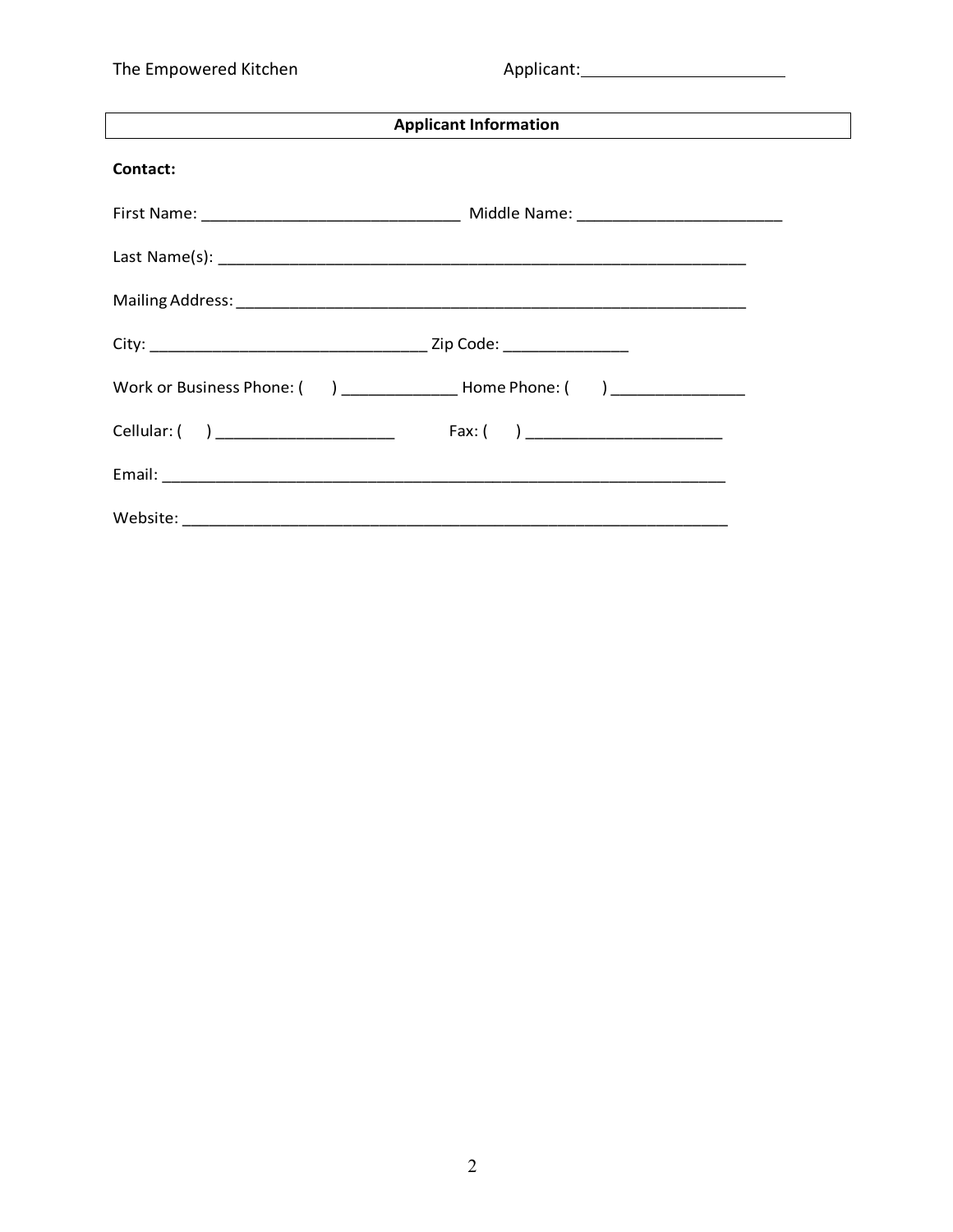| The Empowered Kitchen |  |
|-----------------------|--|
|-----------------------|--|

| Gender: Male _____ Female ____ Transgender ____ Decline to Identify ____                                                                                                                                                      |
|-------------------------------------------------------------------------------------------------------------------------------------------------------------------------------------------------------------------------------|
|                                                                                                                                                                                                                               |
| <b>Ethnicity:</b><br>Please describe your national or ethnic backgrounds (for example: Filipino, Mexican, Chicana,<br>African-American, etc). If you belong to more than one ethnic group, please list all ethnic groups:     |
| Race (Check all that apply):                                                                                                                                                                                                  |
| ____ Asian _______________ Pacific Islander ____________________Black _________Latino/Hispanic<br>___ Causcasian, European American ____ Native American or Alaska Native<br>____ Other, please specify: ____________________ |
| <b>Country of Origin:</b><br>The following question is optional. Your answer will help track the demographics of applicants and<br>participants.                                                                              |
| Were you born in the United States? _____ Yes ______ No                                                                                                                                                                       |
| If born outside the U.S., please indicate country of origin:                                                                                                                                                                  |
| Languages Spoken:                                                                                                                                                                                                             |
|                                                                                                                                                                                                                               |
| How would you rate your fluency in English? Check the answer that applies.                                                                                                                                                    |
| ___ I am a fluent English speaker.                                                                                                                                                                                            |
| I am comfortable speaking in English and I can read and write fairly well in English.                                                                                                                                         |
| I am comfortable speaking and understanding spoken English, but not reading and writing in<br>English.                                                                                                                        |
| I can understand spoken English, but cannot speak it myself or read and write in it.                                                                                                                                          |
| Other. Please explain:                                                                                                                                                                                                        |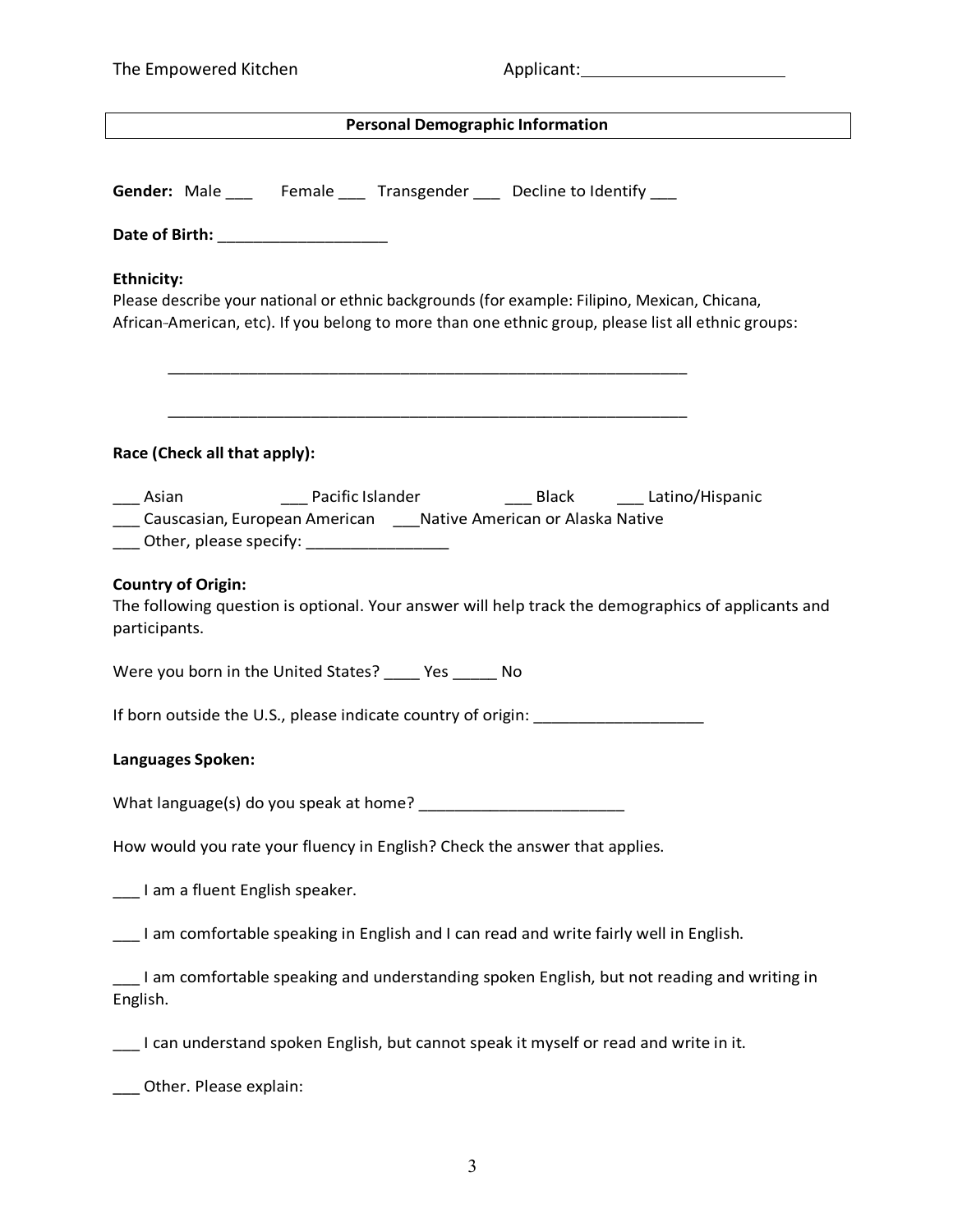#### **Education:**

| What is the highest grade that you completed in high school?              |
|---------------------------------------------------------------------------|
| Did you graduate from high school? ______ Yes _____ No                    |
|                                                                           |
|                                                                           |
| <b>Disability Status:</b>                                                 |
| Do you have a disability that requires special accommodation? Yes<br>- No |
| If yes, please describe:                                                  |

#### **Medical Status:**

Do you have any medical conditions that might affect your safety in a commercial kitchen (allergies, medications, etc.)?

If yes, please describe: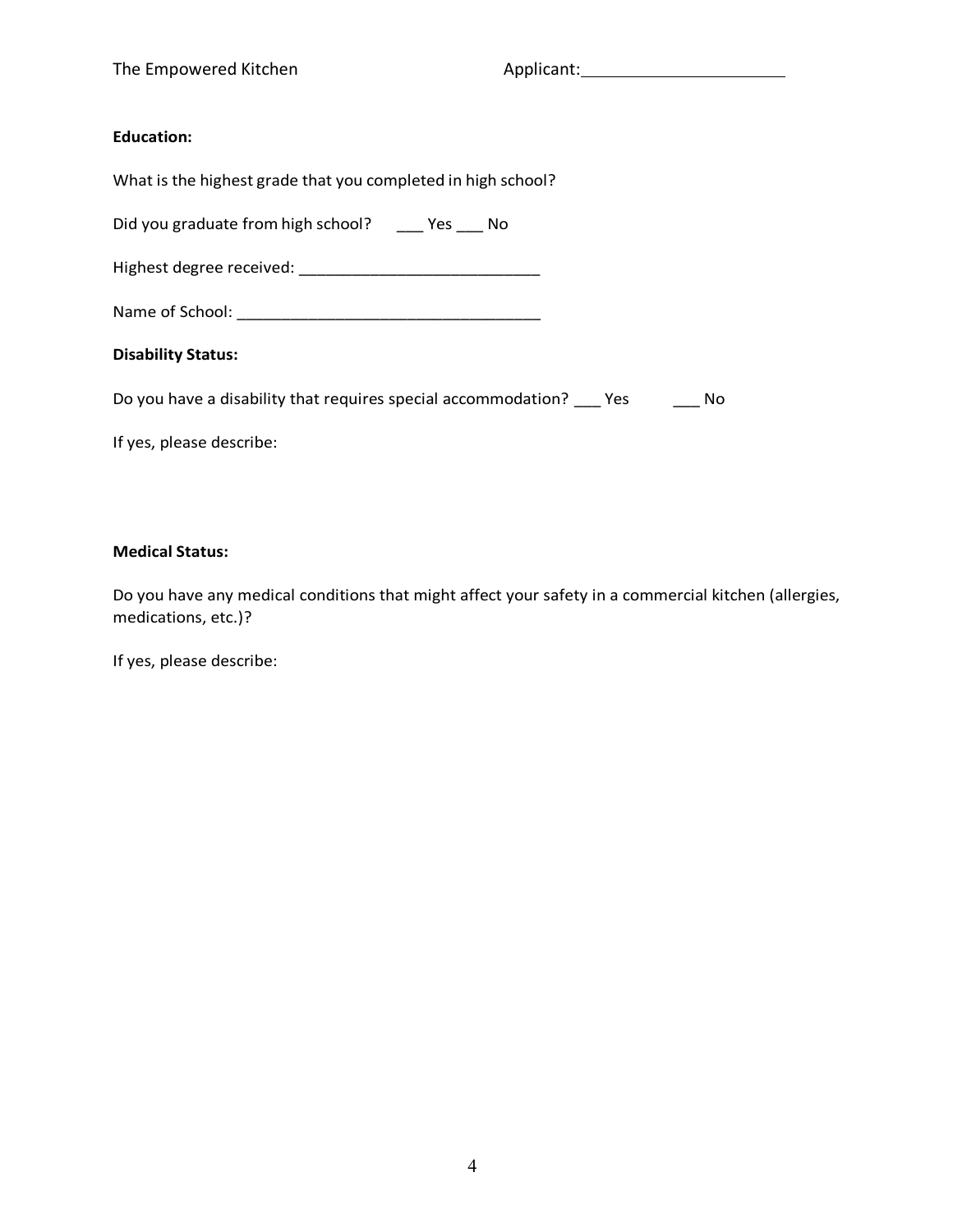#### **Household Information**

A household can consist of a spouse or domestic partner, children (including stepchildren and foster children), parent and siblings who live together and share income.

#### **Household Composition:**

How many people, including yourself, live in your household and share income?

Number of adults, 18 years or older (including yourself): \_\_\_\_\_\_\_\_\_\_\_\_\_\_\_\_\_\_\_\_\_\_

Number of children (below 18); \_\_\_\_\_\_\_\_\_\_\_\_\_\_\_\_\_\_

Please list the birth dates for any children in your household (up to 8):

| Name | Day | Month | Year |
|------|-----|-------|------|
|      |     |       |      |
|      |     |       |      |
|      |     |       |      |
|      |     |       |      |
|      |     |       |      |
|      |     |       |      |
|      |     |       |      |
|      |     |       |      |

How many other dependents (for example, elderly relative and/or adult children) do you have?

Are you the head of household?

| <b>Monthly Sources of Income</b>              | You | <b>Other Adults in Your</b><br>Household |
|-----------------------------------------------|-----|------------------------------------------|
| Employment/Job                                | \$  | \$                                       |
| Income drawn from<br>business/self-employment | \$  | \$                                       |
| <b>Disability Payments</b>                    | \$  | \$                                       |
| <b>Unemployment Benefits</b>                  | \$  | \$                                       |
| <b>Social Security Benefits</b>               | \$  | \$                                       |
| <b>Public Assistance</b>                      | \$  | \$                                       |
| Other                                         | \$  | \$                                       |
|                                               | \$  | \$                                       |
| Total:                                        |     |                                          |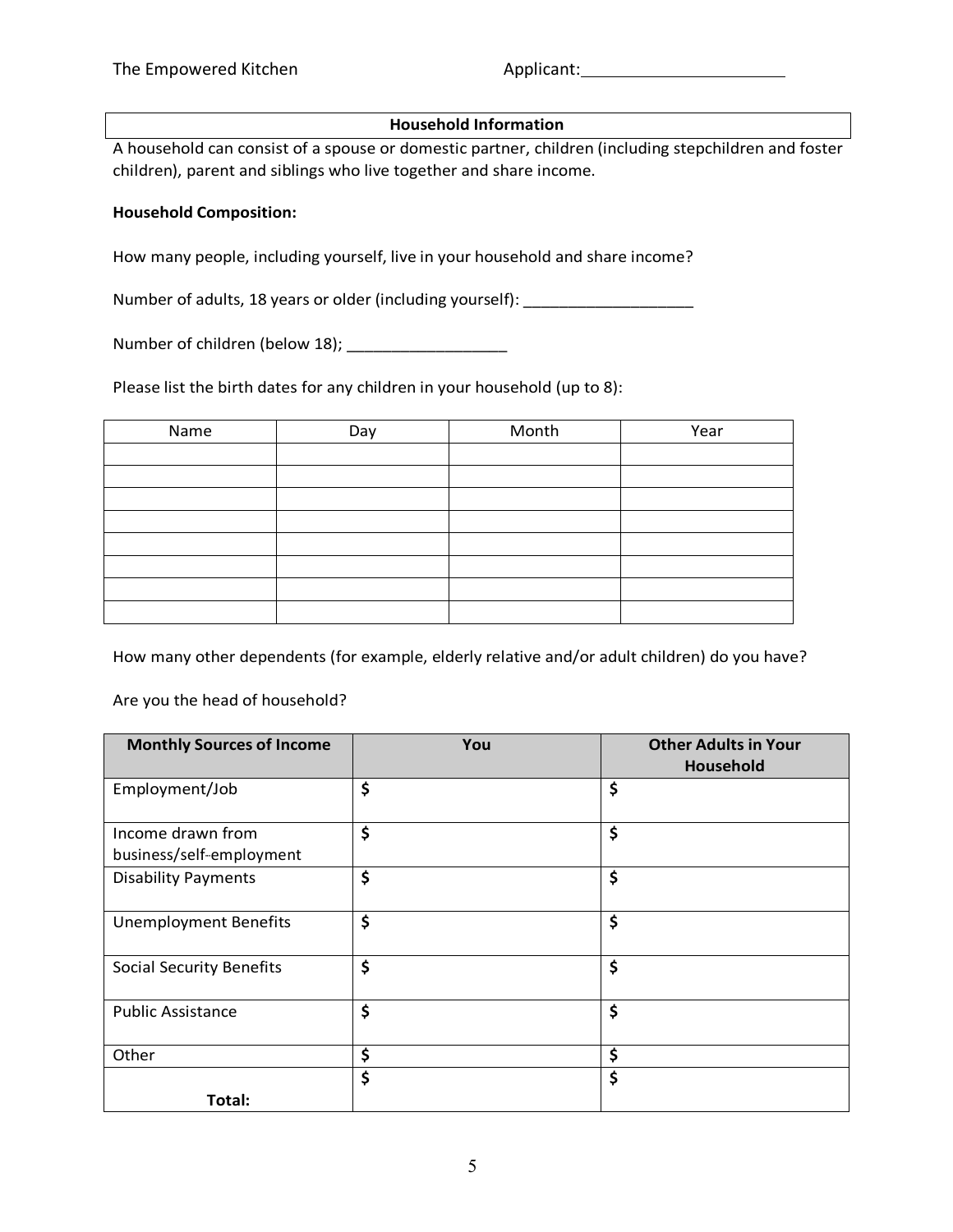| <b>Monthly Expenses</b>                        | <b>Total Household Bills</b> |
|------------------------------------------------|------------------------------|
| Rent/Mortgage                                  | \$                           |
| Food                                           | \$                           |
| <b>Credit Card Payments</b>                    | \$                           |
| Loan Payments                                  | \$                           |
| Car Expenses (payment, insurance, maintenance  | \$                           |
| Child Related Costs (tuition, childcare, toys, | \$                           |
| books, child support, etc.)                    |                              |
| Other (use additional sheet if necessary)      | \$                           |
| <b>Total</b>                                   | \$                           |

| <b>Assets and Liabilities</b>          | <b>Assets</b><br>(current value) | <b>Liabilities</b><br>(money owed) |
|----------------------------------------|----------------------------------|------------------------------------|
| Real Estate (Home and                  | \$                               | \$                                 |
| Mortgage                               |                                  |                                    |
| Vehicles (cars and car loans)          | \$                               | Ś                                  |
| Cash (savings and checking)            | \$                               |                                    |
| <b>Business assets and liabilities</b> | \$                               | s                                  |
| <b>Credit Cards</b>                    |                                  | \$                                 |
| <b>Student Loans</b>                   |                                  | \$                                 |
| <b>Other Liabilities</b>               |                                  | S                                  |
| <b>Other Assets</b>                    | \$                               |                                    |
|                                        | \$                               | Ś                                  |

**The Empowered Kitchen requires proof of income, please attach CURRENT proof of income (dated within the last 1---2 months) for each source of income listed on the previous page that you or anyone in your ENTIRE household receives.**

**YOUR APPLICATION WILL NOT BE REVIEWED UNTIL ALL PROOF OF CURRENT INCOME IS SUBMITTED**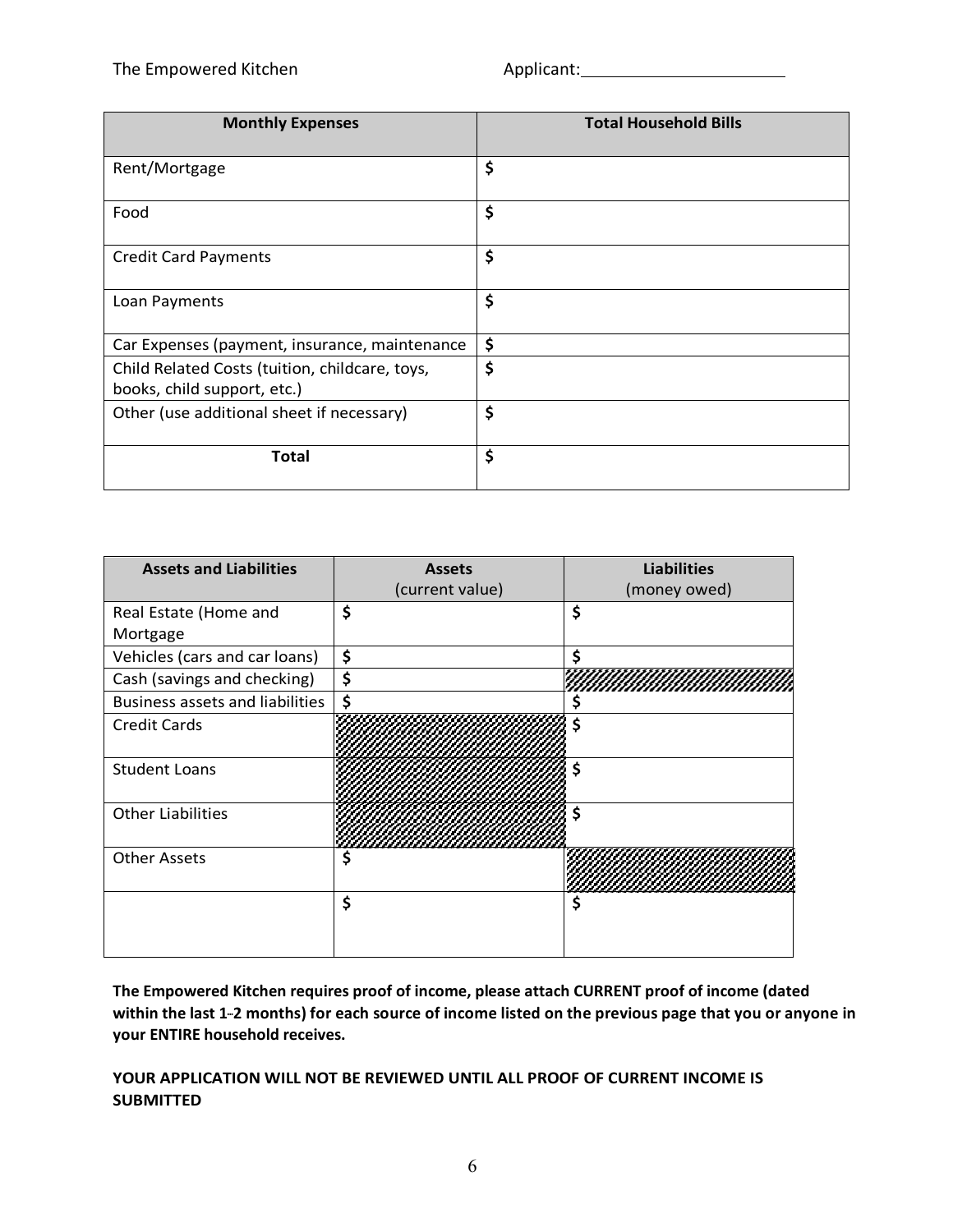| $\checkmark$ | <b>Sources of Income</b>     | <b>PROOF REQUIRED</b>                               |
|--------------|------------------------------|-----------------------------------------------------|
|              | (Gross Amount)               |                                                     |
|              |                              | Copies of 1040's or tax return from most recent tax |
|              |                              | period                                              |
|              | Salary/wages from a          | A minimum of two current pay stubs. If your hours   |
|              | job                          | vary please provide a minimum of 4-6 pay stubs.     |
|              | Self-employment              | Signed documentation of income and business         |
|              | income                       | expenses itemized* for the last three months. (If   |
|              |                              | income varies provide 6-12 months)                  |
|              | Help from                    | Signed letter from family member/friend specifying  |
|              | family/friends               | amount                                              |
|              | <b>Child Support</b>         | Current proof of child support payments             |
|              | Unemployment Ben.            | Current benefit stubs from EDD (min. of 2)          |
|              | TANF (AFDC)                  | Current computer printout of benefits amount        |
|              | General Ass. (GA)            | Current computer printout of benefits amount        |
|              | Social Security              | Current letter of benefit amount from SSA           |
|              | (retirement)                 |                                                     |
|              | <b>Supplemental Security</b> | Current letter of benefit amount from SSA           |
|              | Income (SSI)                 |                                                     |
|              | <b>Disabillity Benefits</b>  | Current letter of benefit amount from SSA           |
|              | (SSDI, SSI, SSP)             |                                                     |
|              | <b>State Disability</b>      | Current letter of benefit amount or payment stubs   |
|              | Insurance (SDI)              | from EDD                                            |
|              | Food Stamps                  | No proof required                                   |
|              | <b>WIC</b> benefits          | No proof required                                   |
|              | Other Income                 | Itemized* statement signed by you or your employer  |
|              | Describe:                    | of miscellaneous income (i.e. odd jobs) including   |
|              |                              | earnings for the last three months (current income  |
|              |                              | statements from worker's compensation, pension,     |
|              |                              | bank account interest, rents, estates, educational  |
|              |                              | assistance, etc.)                                   |
|              |                              |                                                     |
|              |                              | * list sources of income and amount                 |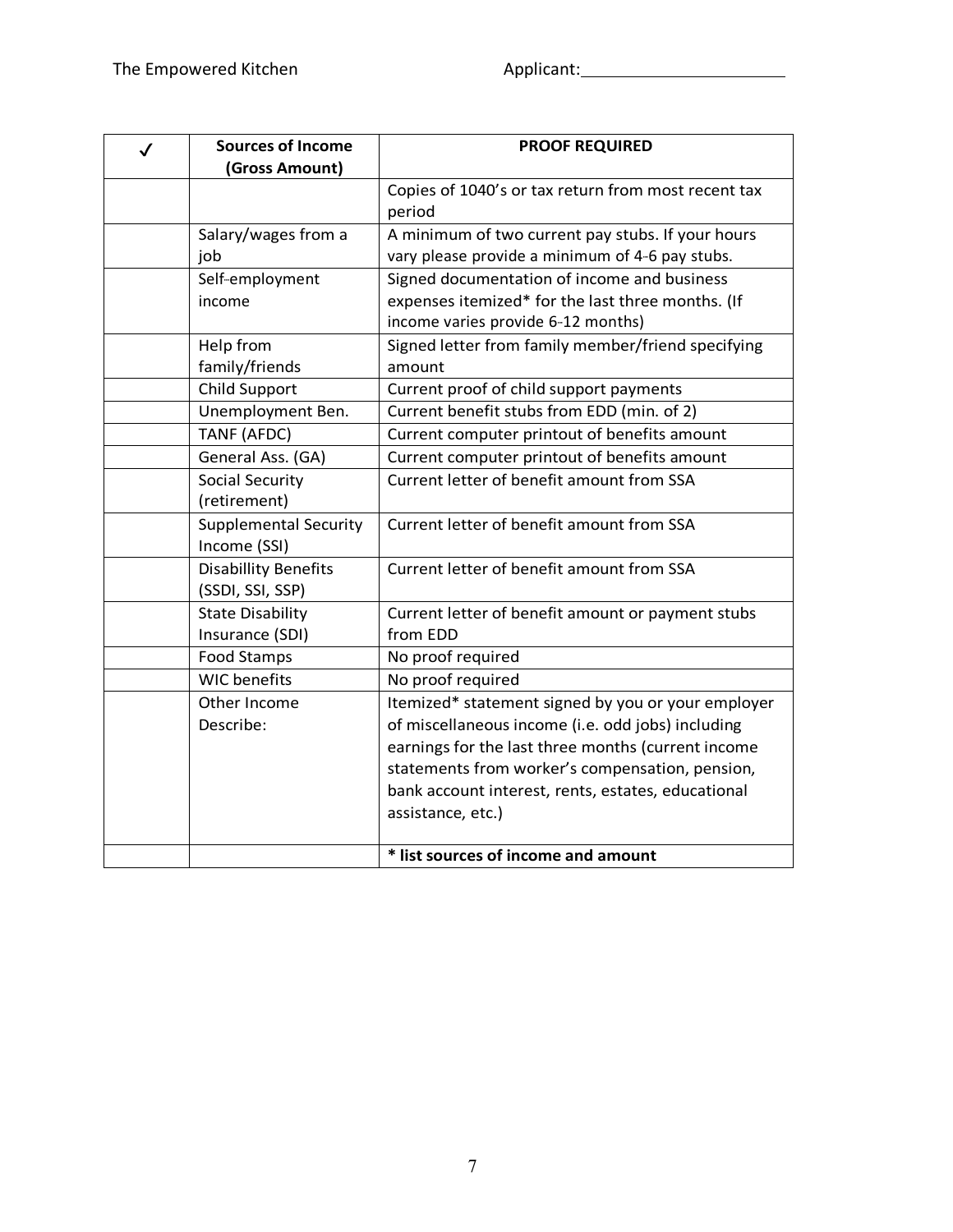## **Culinary Experience**

Do you have any professional food industry experience? \_\_\_ Yes \_\_\_ No If yes, please describe:

Do you have any culinary training? \_\_\_ Yes \_\_\_ No If yes, please describe:

If no, please briefly describe how, when, and from whom you learned to cook.

Have you ever started a food business before? If so describe the business and why it is no longer in operation.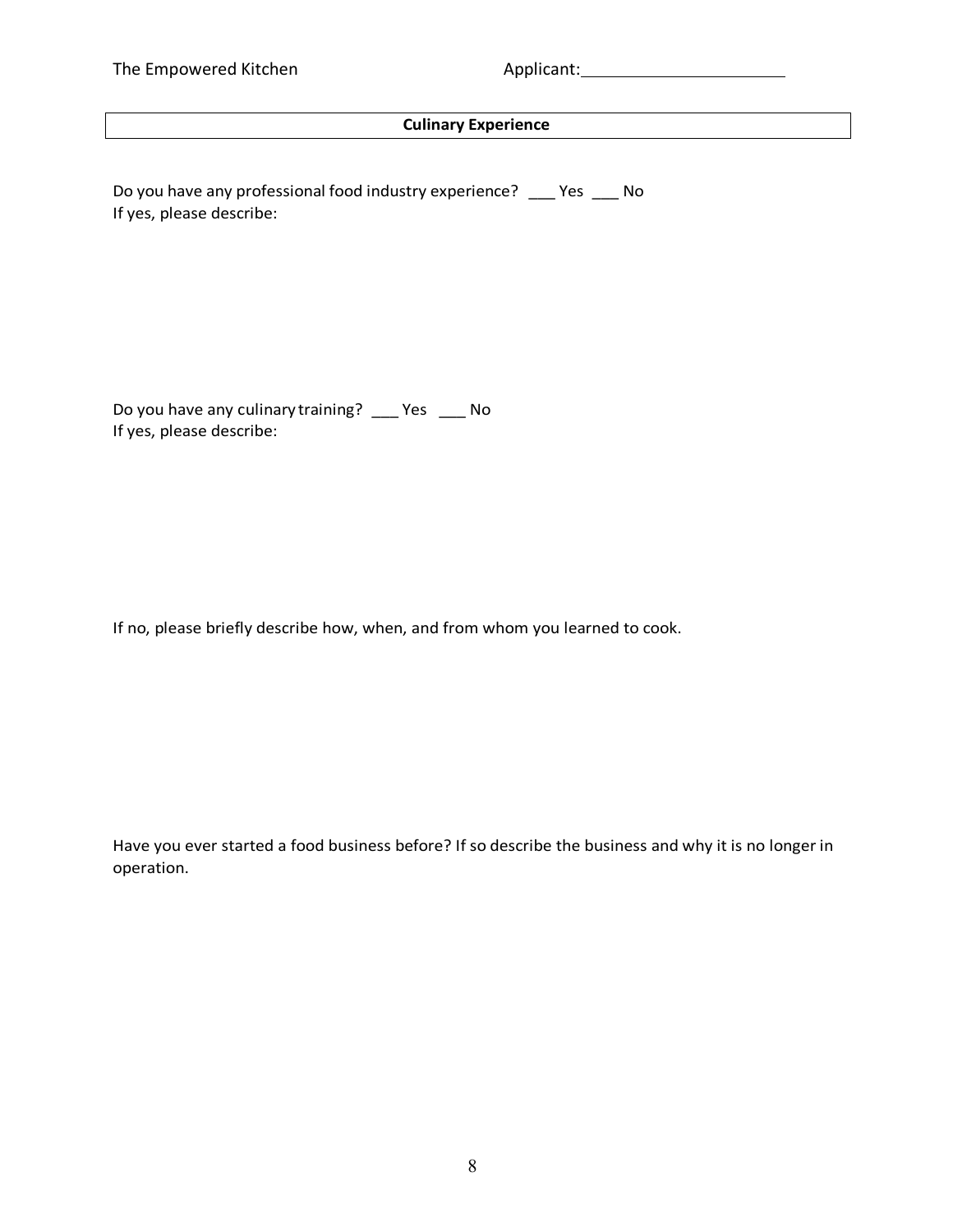| The Empowered Kitchen |  |
|-----------------------|--|
|-----------------------|--|

| <b>Your Food Business</b>                                                                                 |  |  |
|-----------------------------------------------------------------------------------------------------------|--|--|
| Type of Business (check all that apply):                                                                  |  |  |
| Baking Specialty Food Producer Caterer Cart Vendor                                                        |  |  |
|                                                                                                           |  |  |
| <b>Type of Product(s):</b><br>Describe what food product(s) you wish to prepare at The Empowered Kitchen. |  |  |
| <b>Business History:</b>                                                                                  |  |  |

Briefly describe how you began your food business (what was the idea or conversation that made you want to sell your product(s)?)

#### **Business Status:**

Please check the current status of your business and the corresponding start date:

| Pre-venture    | Pro |
|----------------|-----|
| New (1st Year) |     |

| Pre-venture    | <b>Projected Start Date</b> |
|----------------|-----------------------------|
| New (1st Year) | <b>Start Date</b>           |
| Existing       | <b>Start Date</b>           |

If you checked "Pre-venture" please skip down to: Pre-Venture Information.

If you checked "New" or "Existing" please answer the following:

#### **Business Information:**

Number of Employees: Full Time \_\_\_\_\_\_\_\_\_\_ Part Time \_\_\_\_\_\_\_\_\_\_\_\_\_

Where do you cook for your business now?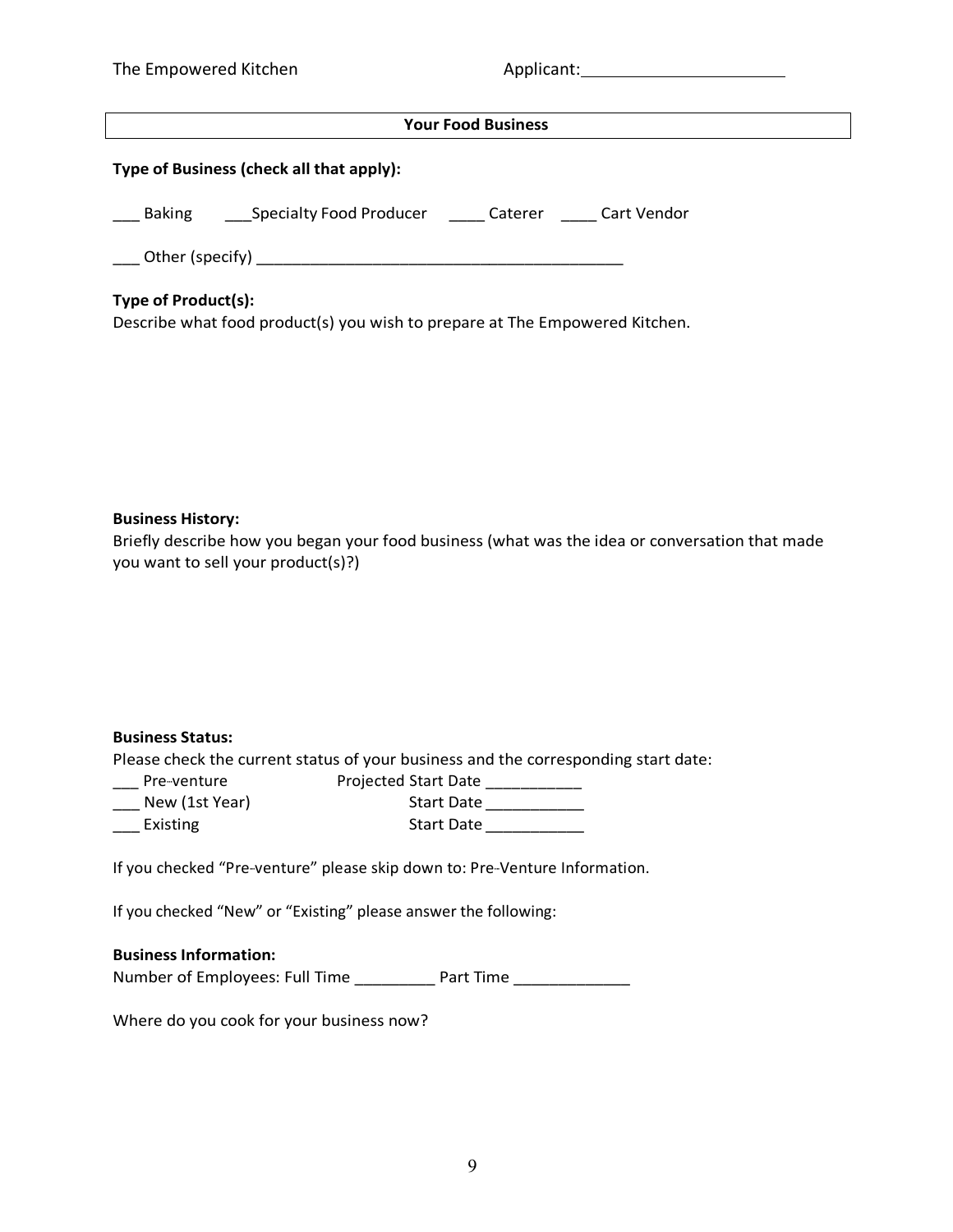| What do you think are the main challenges facing your business now?<br>1) |
|---------------------------------------------------------------------------|
| 2)                                                                        |
| 3)                                                                        |
| What do you enjoy most about your business?<br>1)                         |
|                                                                           |

3)

How much have you already invested in your business? Please explain how much money and what type of items you have purchased:

| Monthly average sales: \$ | Monthly overhead costs: \$ |  |
|---------------------------|----------------------------|--|
|                           |                            |  |

Have you reached your breakeven point? \_\_\_ Yes \_\_\_ No

How do you know?

Do you have any financial statements? \_\_\_ No \_\_\_ Yes (please attach)

#### **Pre---venture Information:**

Why have you not yet started your food business?

Please describe your business idea: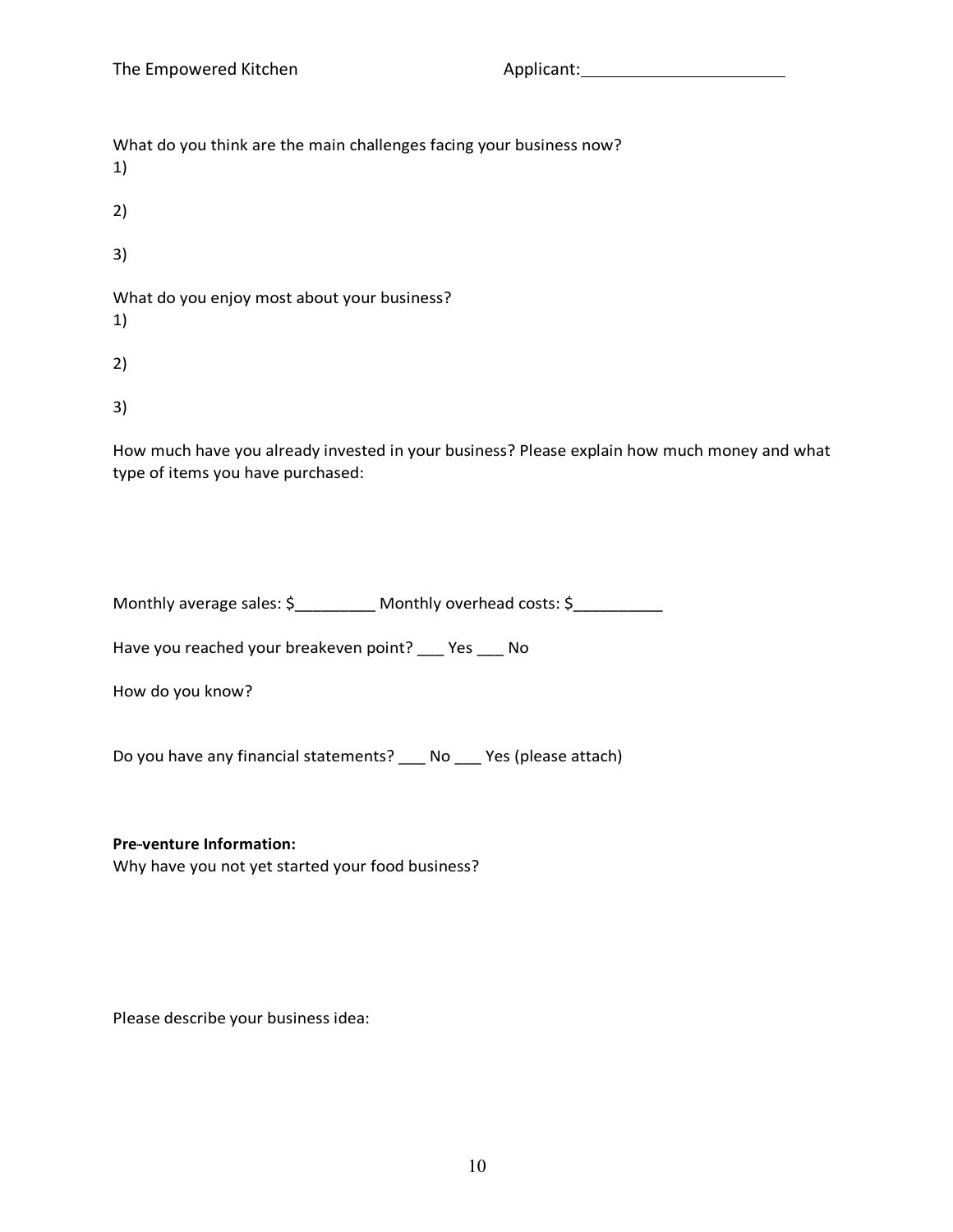The Empowered Kitchen

Applicant:

Please explain why you think it is a good business idea:

Please explain why you want to be a business owner:

What do you think the three biggest rewards will be? 1)

2)

3)

What do you think the three biggest challenges will be?

1)

2)

3)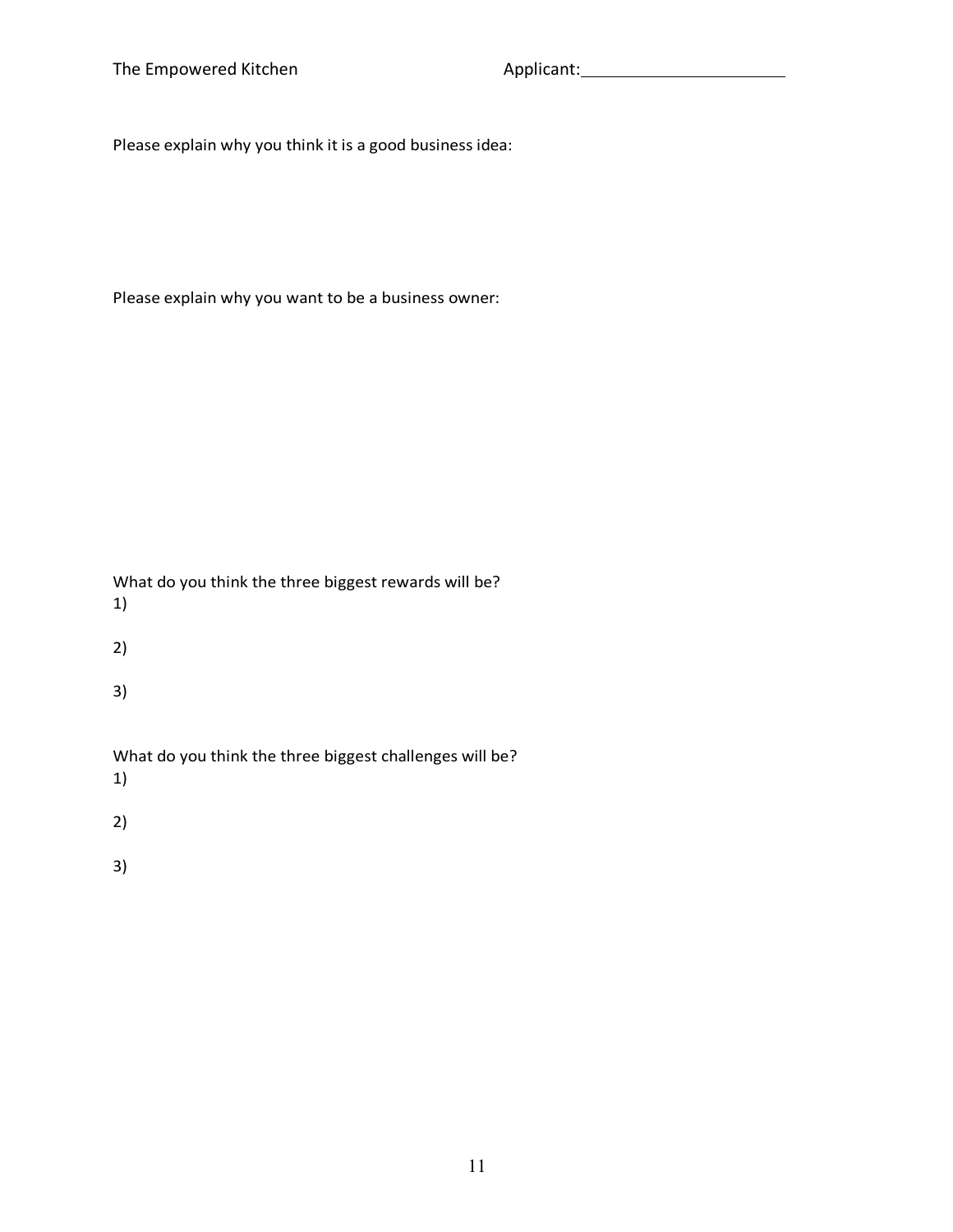## **Business Training**

How often do you read books or magazines on business topics?

Where do you look for information about your business or business idea?

Have you taken any business training or courses?

**Yes:** What kind of training have you completed? When and Where?

What do you think is the most useful information you learned during that training?

Are you planning to take more classes/seminars in the near future?

\_\_\_ No \_\_\_ Yes (If so, where and when): \_\_\_\_\_\_\_\_\_\_\_\_\_\_\_\_\_\_\_\_\_\_\_\_

**No:** Why not?

Are you interested in receiving some business training?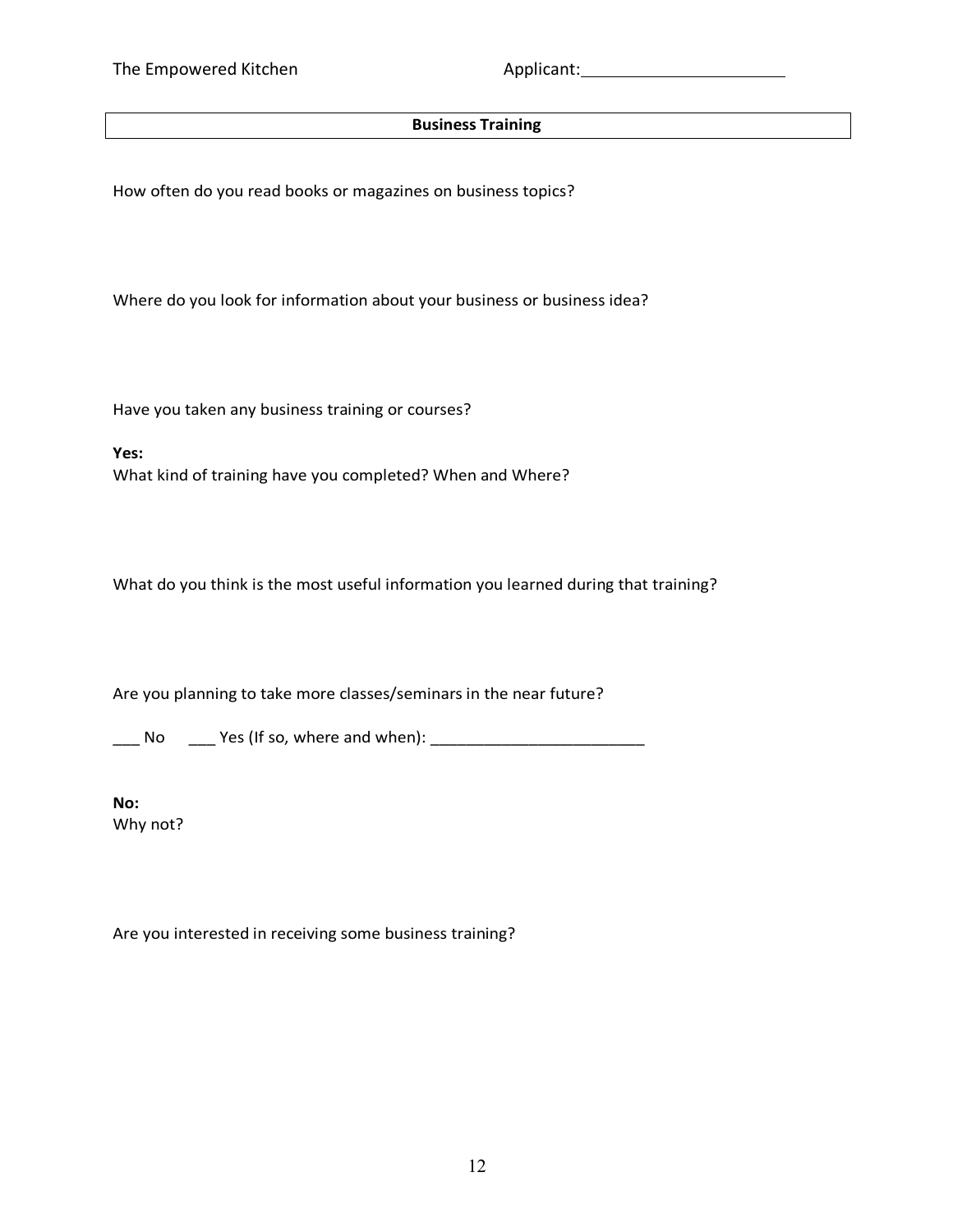# **Business Plan**

Do you have a written business plan (full or partial)?

**Yes:**

Please attach a copy.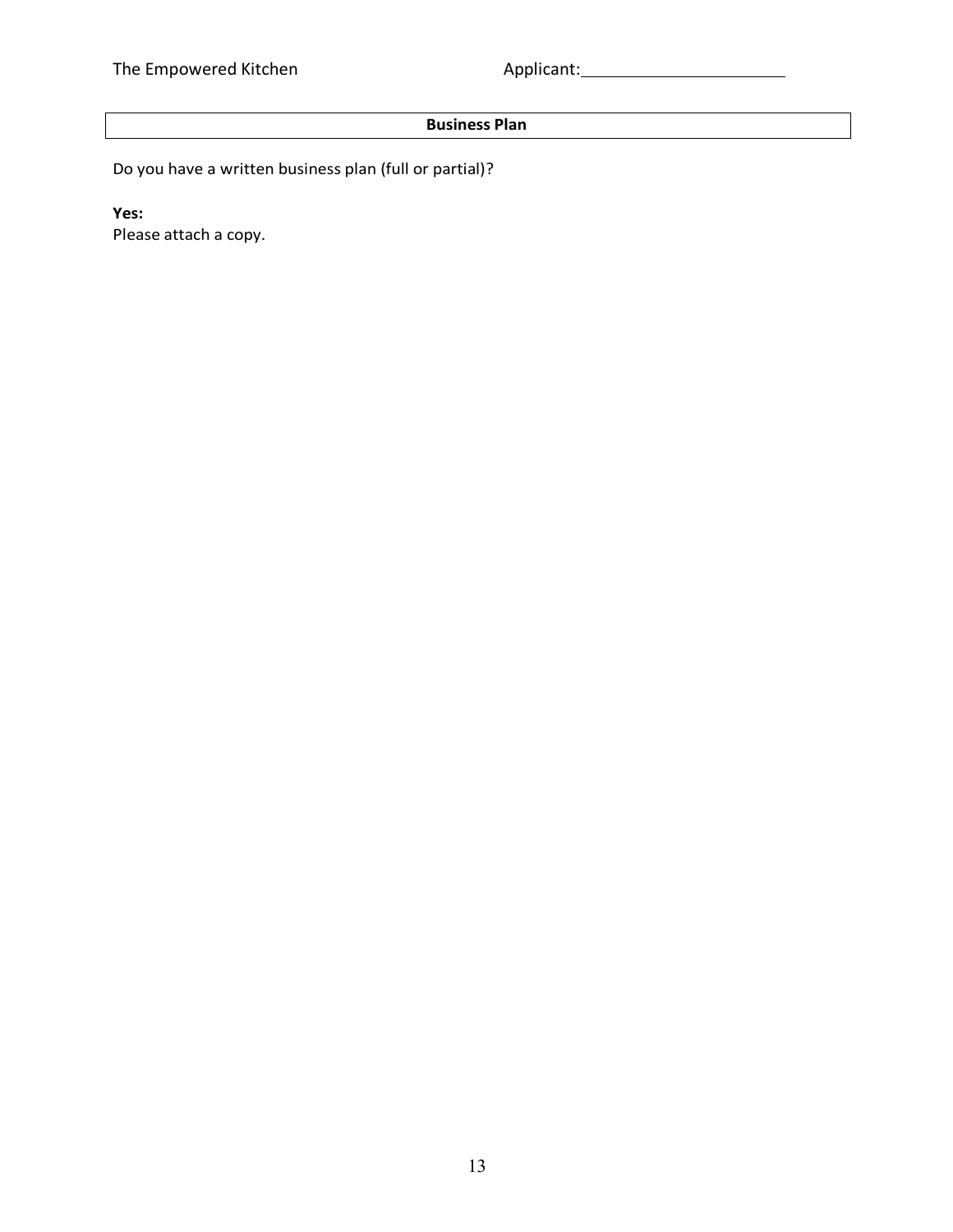The Empowered Kitchen Pre-Incubation Feasibility Study

**The following exercise is a simulation of the questions that we are likely to ask at your potential interview. It's not important that you have a 'right' answer to the questions below, but, rather, that you have shown that you have taken the time to think about these very important questions, and that you have begun to think about how your business is going to grow and flourish.**

**These questions are born out of the biggest mistakes that we've seen businesses make, and honest answers are going to be the key to business readiness. So, here we go!**

Your Business, Competition and the Jacksonville Area

- 1. Can you identify your 3 major competitors? Tell us as much about them as you can. Who are they? Where are they? Etc.
- 2. A competitive advantage is a business term that identifies difference between similar companies. That can be nearly anything, but it'simportant that you know what makes you different from someone else. What, if anything, do you think is your competitive advantage?

- 3. How many other businesses in the Jacksonville Area sell what you sell? How did you find this out?
- 4. What's the average price point for your product?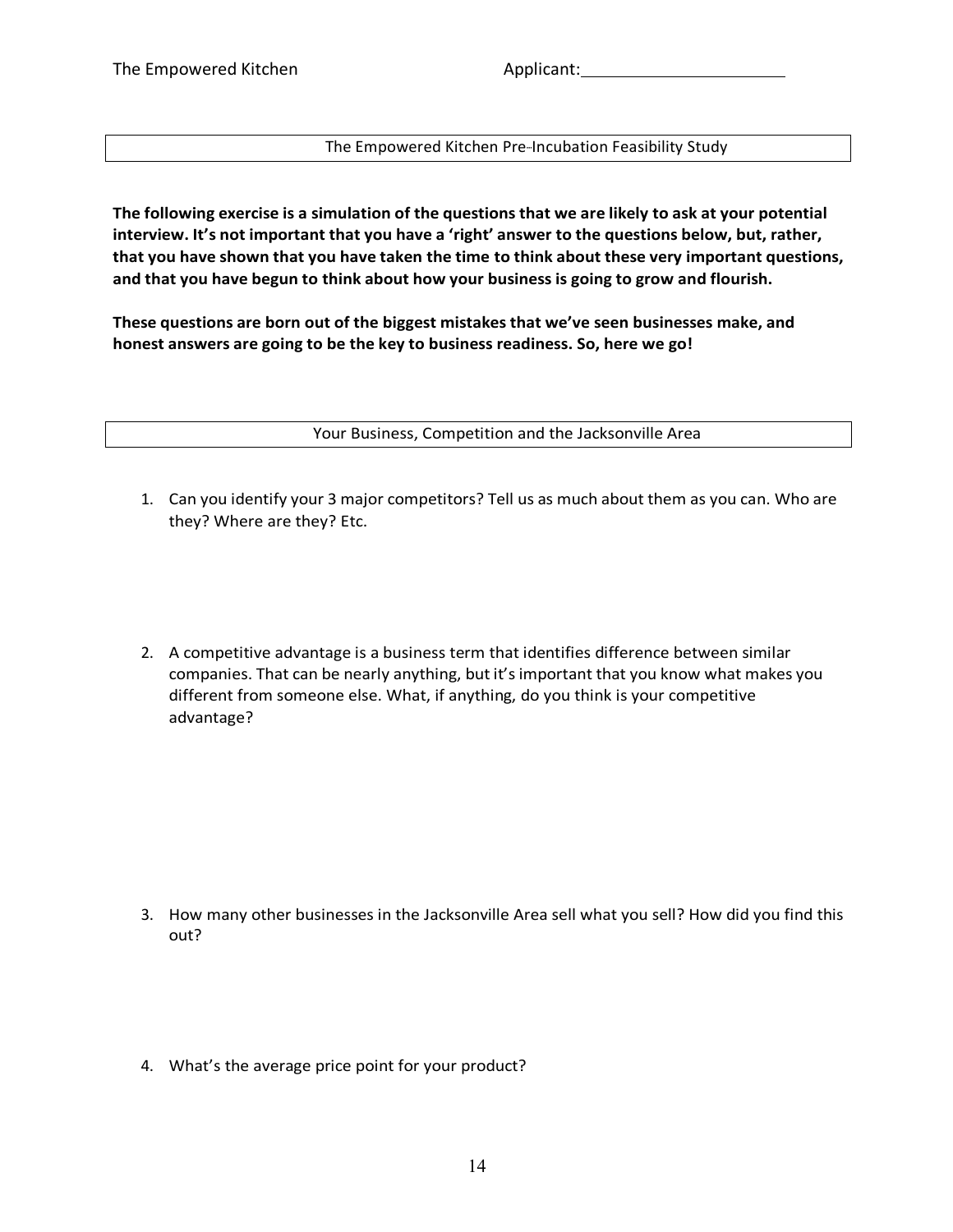Sales Channels

**Sales channels, or distribution channels, are essentially the way that you will deliver your product to your customer. This is one of the most important things to think about, as it will shape everything about your price structure and business model. Please try and answer these questions critically.**

**It's** very important to keep in mind that The Empowered Kitchen is a shared-use commercial **kitchen space. We do not allow sales directly from The Empowered Kitchen, or pick---ups, and most businesses must deal with deliveries, timing and other details. We mention this only so you can keep it in mind when planning your business. Finally, it's important to understand that while you may, for instance, want to open a restaurant, you will need to begin with sales from The Empowered Kitchen. This means that you will have to think about your business in stages.**

1. How you plan to make your first sale from The Empowered Kitchen? Describe in detail. Who are you going to sell this to? Where are you going to sell it? How much are you going to sell itfor?

- 2. Will you need to deliver your product to your customers? If so, how are you going to be able to deliver your products?
- 3. Can you define wholesale and food-service?

4. How often (on a weekly basis) do you imagine that you will be delivering your product your first year?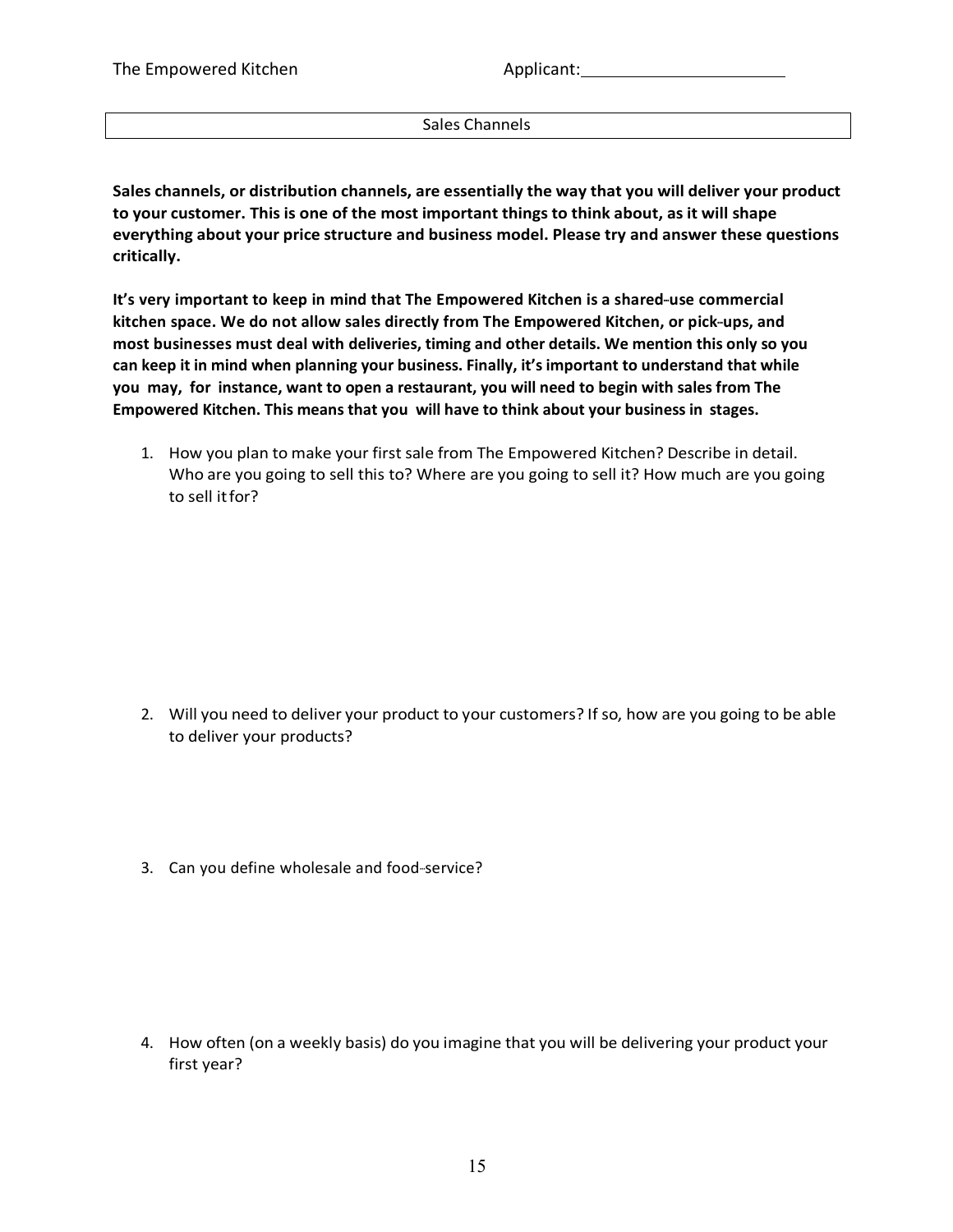## \$\$\$\$\$\$\$\$\$\$\$\$\$\$\$\$\$\$\$\$\$\$\$\$

**We know that this may be the hardest part. And, often, good cooks want nothing to do with money. Unfortunately, the measure of business in our society is the money that you make, and we would like you very much to think about that before you begin to spend money on this business. Please try and be honest with us, we'd all like to make millions of dollars, but we are looking for realistic visions in the application process.**

- 1. In an ideal world, how much would you like to *earn* per year through your business?
- 2. How much do you think this means that you will need to sell per year?
- 3. If you have additional income, how long do you plan to continue to do that, or at what point (sales, or income-earned) would you imagine leaving your other work and focusing entirely on this business?
- 4. How much capital do you think that you will need to start this business? Please provide a detailed list of your start-up costs for year 1.

5. When do you think you will reach your break-even point? How long do you think it will take to reach your sales goal from question #2?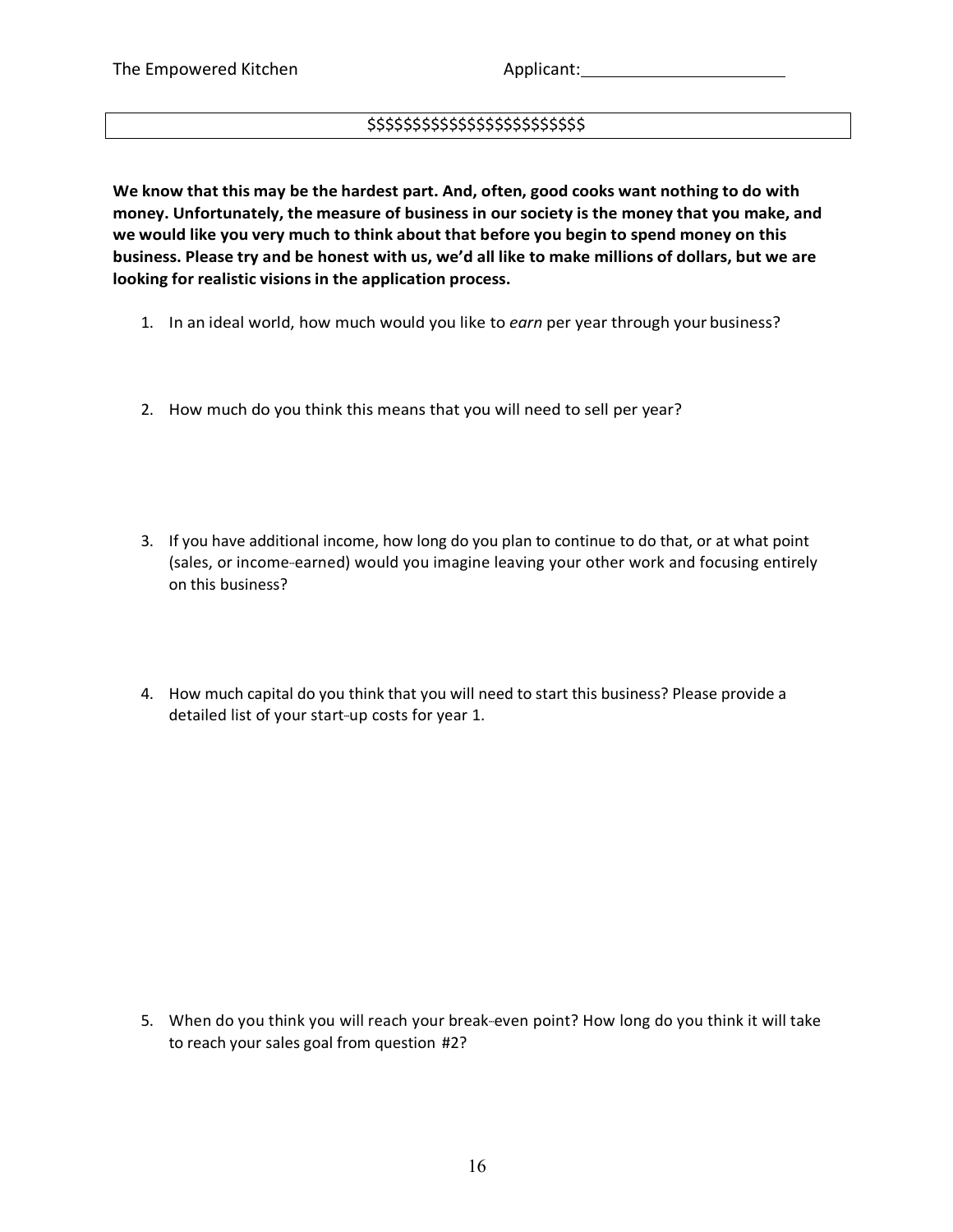Long-Term Vision

**One of the hardest things to do is to start a business. We understand that. But, importantly, once you do start your business, you will also need to grow. In this section, we ask you to imagine yourself beyond the start---up phase and to think intensely about how you will grow your business.**

- 1. What are your 3 business priorities in Year1?
	- a.
	- b.
	- c.
- 2. What are your 3 business priorities in Year2?
	- a.
	- b.
	- c.
- 3. How will you measure success for your business? Please explain both personally and financially.

4. When would you anticipate hiring your first employee? What will they do? Importantly, how much do you think they will cost you monthly (please keep in mind both hourly wages and workers' compensation/benefits)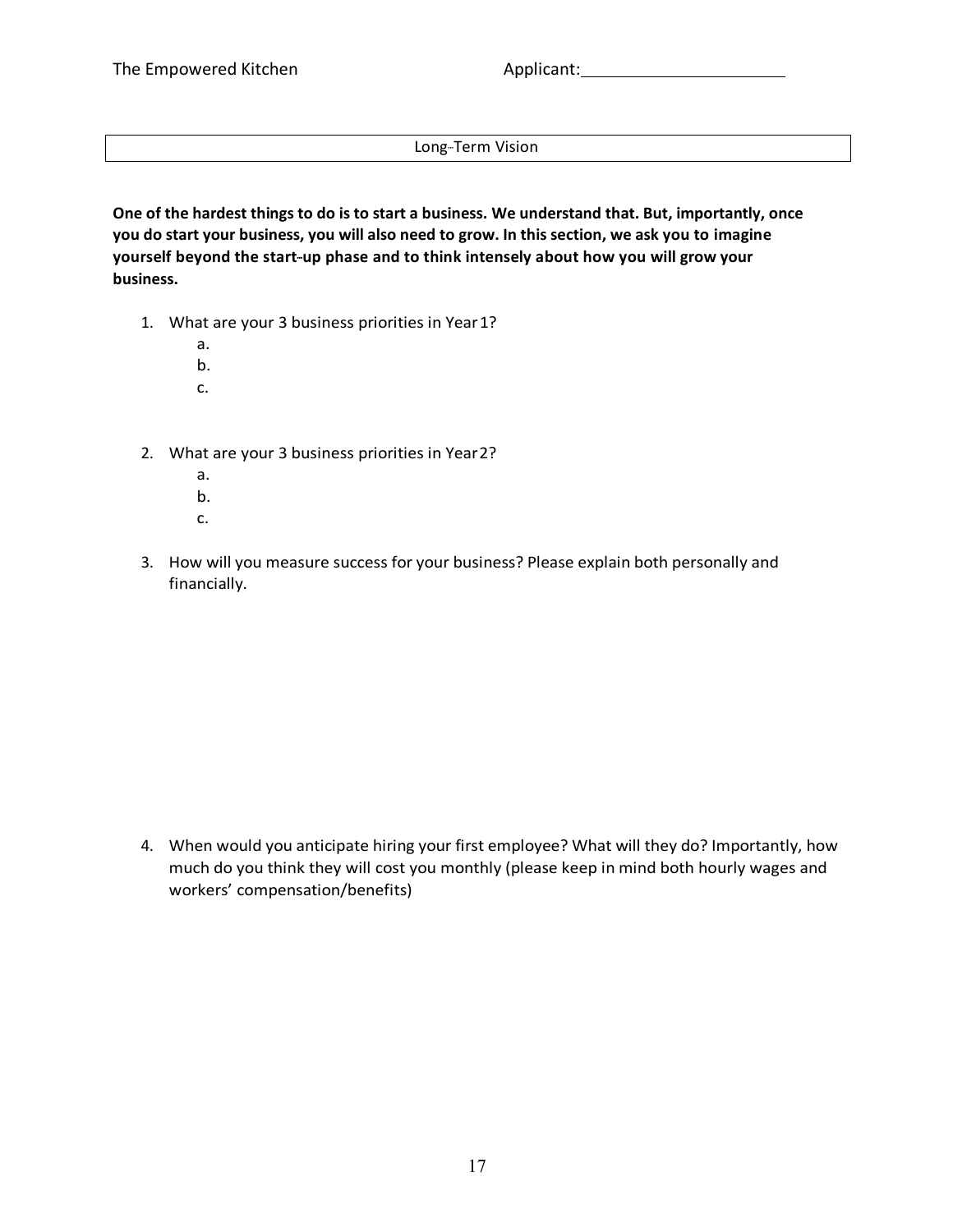Applicant: Management of the set of the set of the set of the set of the set of the set of the set of the set of the set of the set of the set of the set of the set of the set of the set of the set of the set of the set of

Exit Strategy

**The Empowered Kitchen is a business incubator. This means that it is a place to begin and grow your business but also that at some point soon (within 1—2 years to be precise) you will need to fly out on your own. The following questions are intended to examine how, exactly, you imagine that flight might go. We understand that it may not happen exactly like this, but it's instructive to think about these things ahead of time.**

1. What does 'graduation from The Empowered Kitchen' mean to you? Please be as detailed as possible.

2. Do you imagine being a local business, a regional business or a national business?

3. How do you imagine transitioning out of the kitchen? What will you need? (Money? Real estate? Etc.). How long do you think it will take?

- 4. What would you guess that the graduation process will cost you and how will you find that money?
- 5. Do you envision continuing to support The Empowered Kitchen once you graduate? How?